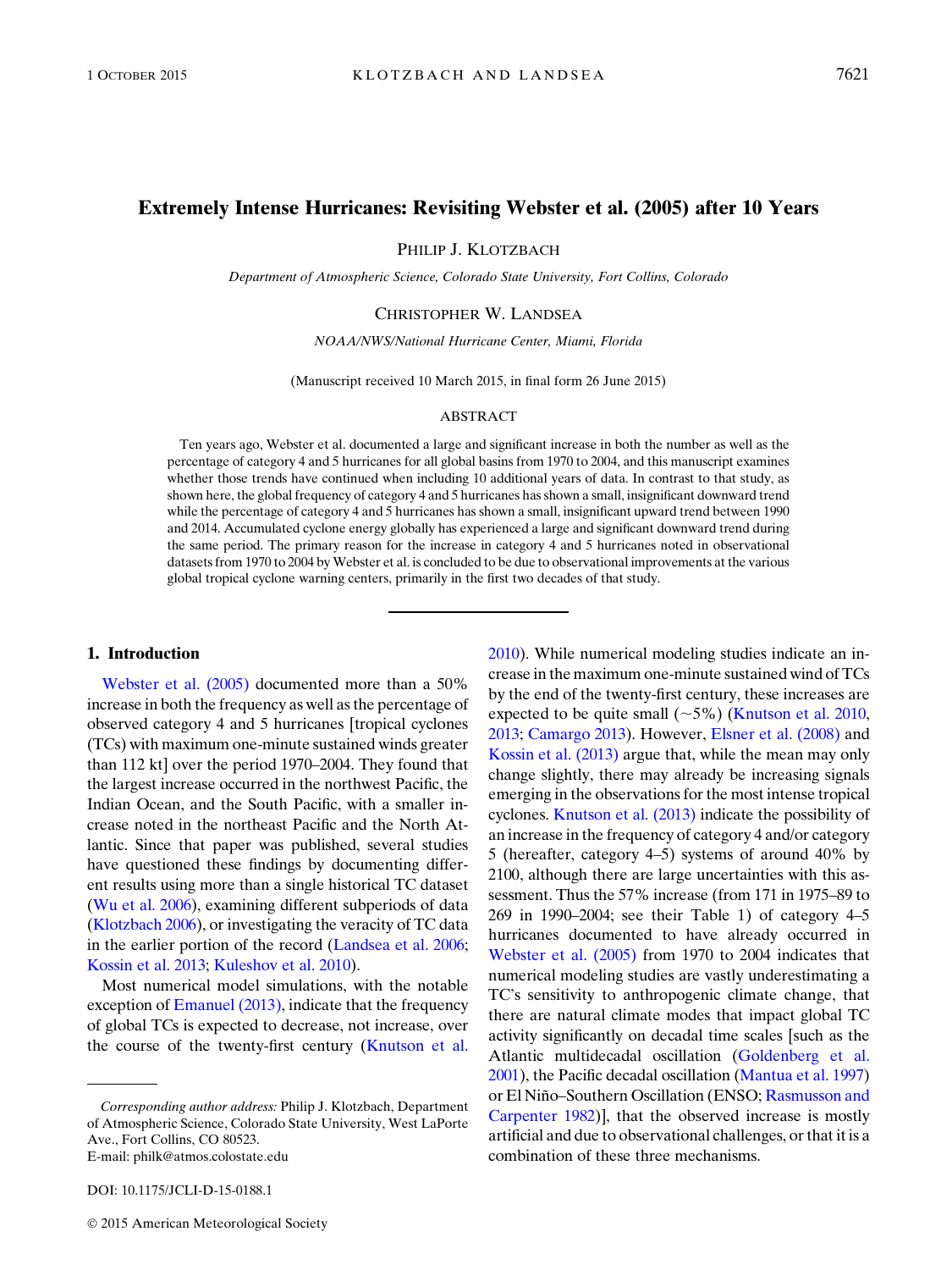<span id="page-1-0"></span>

FIG. 1. Five-year running mean of summertime SST values for the various basins where tropical cyclones typically occur. SSTs are plotted for the same regions and months as in [Webster et al. \(2005\)](#page-8-0) (i.e., North Atlantic: June–October,  $5^{\circ}$ –25°N,  $90^{\circ}$ –20°W; northeast Pacific: June–October, 5°–20°N, 120°–90°W; northwest Pacific: May–December, 5°–20°N, 120°–180°E; north Indian: April–May and September–November,  $5^{\circ}$ –20°N,  $55^{\circ}$ –90°E; south Indian: November–April, 20°–5°S, 50°–115°E; South Pacific: December–April, 20°–5°S, 155°–180°E).

Over the past decade, global sea surface temperatures (SSTs), as calculated by the NOAA ERSSTv3b dataset ([Smith et al. 2008](#page-8-14)) have continued to increase ([Fig. 1](#page-1-0)). However, a uniform tropical warming impacts TCs in a vastly different manner when compared with relative warming in one tropical ocean basin while keeping SSTs in the remainder of the tropics constant. [Vecchi and](#page-8-15) [Soden \(2007\)](#page-8-15) showed that using reanalysis data, per  $1^{\circ}$ C increase in relative SST, an increase in potential intensity of  $\sim$ 8ms<sup>-1</sup> is observed, whereas the relationship was actually slightly negative ( $\sim -0.5$  to  $-1.0 \,\mathrm{m\,s}^{-1} \,^{\circ} \mathrm{C}^{-1}$ ) using tropical mean SST. They found mixed results when using climate model data output from the Intergovernmental Panel on Climate Change Fourth Assessment Report, with a mean positive slope of 0.27 m  $\rm s^{-1}$ °C<sup>-1</sup>. [Ramsay and](#page-8-16) [Sobel \(2011\)](#page-8-16) found similar results using a single-column model, with an increase of  $7-8 \text{ m s}^{-1}$  occurs of  $C^{-1}$  for a weak temperature gradient mode (representing relative SST) and an increase of  $\sim 1 \text{ m s}^{-1} {}^{\circ}C^{-1}$  for radiative convective equilibrium (representing absolute SST). [Emanuel and](#page-8-17) [Sobel \(2013\)](#page-8-17) demonstrated that the relationship of TC potential intensity and global  $CO<sub>2</sub>$  concentrations is also significantly altered by varying surface winds. Large increases, such as those shown in [Webster et al. \(2005\)](#page-8-0), could potentially manifest under specific forcing conditions, such as a systematic reduction of surface wind speeds in the tropics (e.g., [Emanuel and Sobel 2013\)](#page-8-17), but  $CO<sub>2</sub>$  forcing by itself is expected to cause much smaller changes (e.g., [Ramsay and Sobel 2011\)](#page-8-16).

Given the availability of 10 additional years of data since [Webster et al. \(2005\)](#page-8-0), we feel that it is appropriate to extend their analysis to the present day. [Section 2](#page-1-1) describes the data and methodology employed for this analysis, while [section 3](#page-2-0) presents the results. Conclusions are provided in [section 4.](#page-7-0)

#### <span id="page-1-1"></span>2. Data and methodology

TC statistics were calculated from the HURDAT2 database [\(Landsea and Franklin 2013\)](#page-8-18) for the North Atlantic and northeast Pacific for 1970–2013, while Joint Typhoon Warning Center (JTWC) best-track data ([Chu](#page-8-19) [et al. 2002\)](#page-8-19) for 1970–2013 were used for the remaining global basins with the exception of Southern Hemisphere TCs prior to 1985, for which a specialized database from [Neumann \(1999\)](#page-8-20) was used. This was done due to the fact that JTWC data had some missing intensity information for Southern Hemisphere TCs prior to 1985. A combination of the Neumann and JTWC datasets was also employed in [Klotzbach \(2006\),](#page-8-2) who found that accumulated cyclone energy (ACE) calculated from the Neumann dataset and ACE calculated from the JWTC dataset over the period 1970–2002 correlated with each other at greater than 0.95. All TC datasets were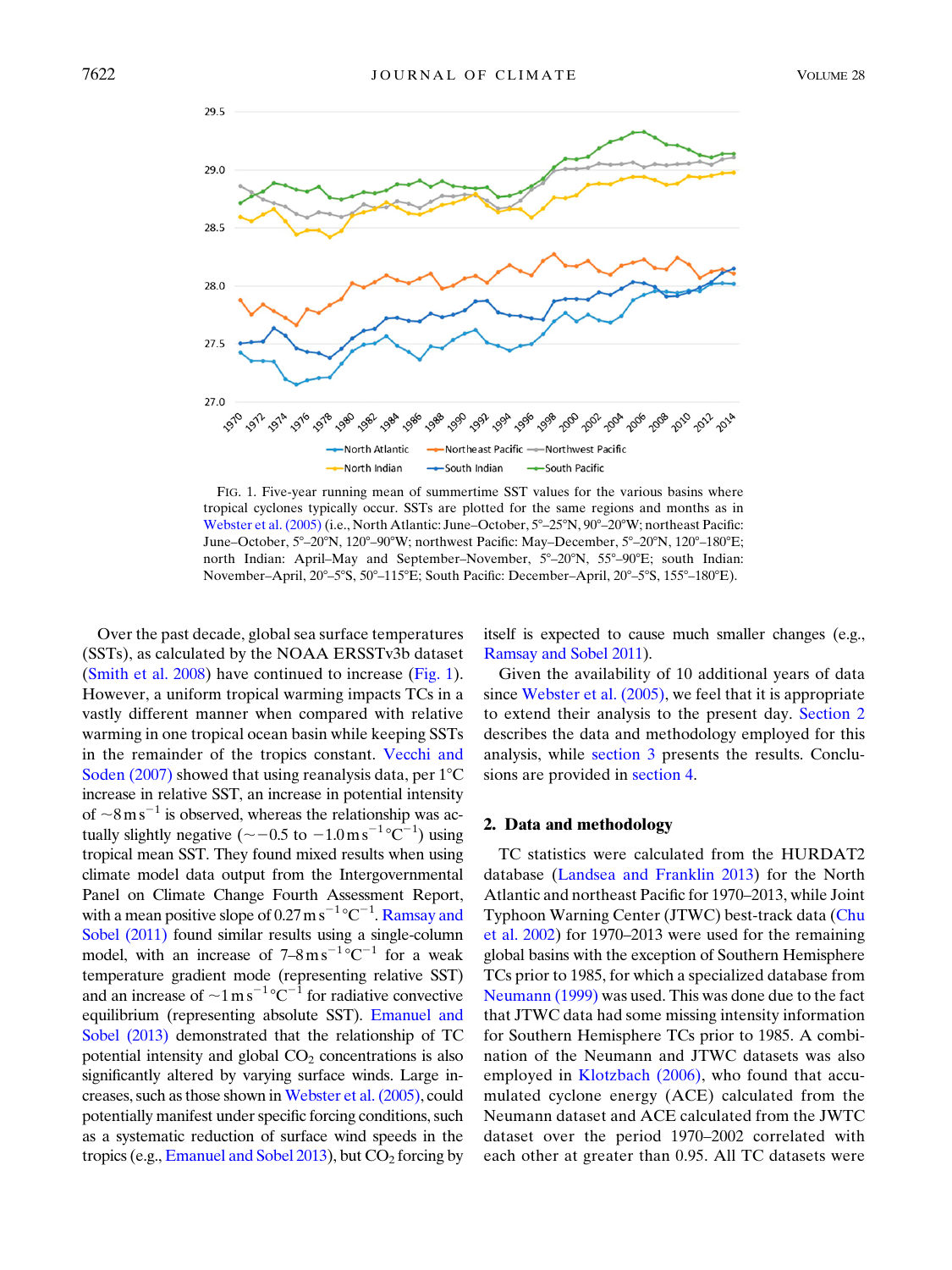downloaded from the International Best Track Archive for Climate Stewardship (IBTrACS) ([Knapp](#page-8-21) [et al. 2010](#page-8-21)). Operational data from the National Hurricane Center (NHC) and the JTWC were utilized for 2014 TC statistics.

TCs were assigned to a specific basin based upon the location where they first became classified as a named storm (one-minute maximum sustained winds  $\geq 34$  kt). So, if a TC was first named in the northeast Pacific basin and then crossed into the northwest Pacific basin and subsequently intensified into a category 4–5 hurricane there, it would count as a category 4–5 hurricane in the northeast Pacific. A fairly small number of hurricanes cross basin boundaries in any particular year; obviously, global numbers are not impacted regardless of how hurricanes are classified. ACE was calculated based upon which basin the storm was in when the 6-h period was observed. So, a TC that crossed a basin boundary would generate ACE for both basins.

Boundaries between TC basins were classified as in [Klotzbach \(2006\).](#page-8-2) The International Date Line was used to delimit the boundary between the northeast Pacific and northwest Pacific basins, while  $135^{\circ}E$  was utilized to delimit the boundary between the south Indian and South Pacific basins.

## <span id="page-2-0"></span>3. Results

[Figure 2](#page-3-0) displays the number of category 4–5 hurricanes as well as the percentage of all hurricanes that reached category 4–5 strength in pentads since 1970. These plots are broken down by ocean basin in [Table 1](#page-4-0). Regions examined are the North Atlantic (NA), northeast Pacific (EP), northwest Pacific (WP), north Indian (NI), south Indian (SI), South Pacific (SP), Northern Hemisphere (NH), Southern Hemisphere (SH), and the globe. As was shown in [Webster et al. \(2005\),](#page-8-0) there was a significant increase in both the frequency and percentage of category 4–5 hurricanes between the 1970–74 to 1990–94 pentads, but since that point, the number of category 4–5 hurricanes has stabilized, while the percentage of category 4–5 hurricanes has continued to increase, albeit at a much slower rate. This stabilization was noted in [Klotzbach](#page-8-2) [\(2006\)](#page-8-2) but has since been confirmed with an additional nine years of data. This lack of an increase in category 4–5 hurricane numbers in recent years is more in line with what would be expected from the latest climate model consensus [\[Knutson et al. 2010](#page-8-7); see also Fig. 14.17 in [Christensen et al. \(2013\)](#page-8-22)].

The linear trend in global category 4–5 hurricanes from 1970 to 1994 was 4.6 storms per decade. To assess the likelihood of this increase occurring due to natural variability during the period when data are likely reliable, we utilize bootstrap resampling of the global category 4–5 hurricane number time series during the period from 1990 to 2014. We assemble 1000 synthetic 25-yr distributions from this time series and find that the 99th percentile of the linear trend from this analysis is 2.8 storms per decade, indicating that the trend found in [Webster et al. \(2005\)](#page-8-0) is much greater than what would be expected from sampling variability over the more recent period.

Additional evidence for a significant underestimation in hurricane strength during the earlier portion of the record can be gleaned by examining [Table 1](#page-4-0) in more detail. For example, only 8% of all hurricanes reached category 4–5 status in the Southern Hemisphere from 1970 to 1974, whereas 40% of all hurricanes reached category 4–5 strength over the period from 2010 to 2014. In addition, the percentage of hurricanes reaching category 4–5 strength was 3 times greater in the Northern Hemisphere than it was in the Southern Hemisphere from 1970 to 1974, while in recent years, the percentage of hurricanes reaching category 4–5 strength was similar between both hemispheres. We utilize bootstrap resampling over the 1990–2014 period and assemble 1000 synthetic time series to analyze the likelihood of this occurrence happening by chance. We find that the bottom 1% of Southern Hemisphere 5-yr periods in the synthetic time series had 21% of all hurricanes reach category 4–5 strength, while the top 1% of Northern Hemisphere 5-yr periods in the synthetic time series had 47% of all hurricanes reach category 4–5 strength. Based on variability over the past 25 years, there is less than a 1% chance of a 3:1 difference between the Northern and Southern Hemispheres occurring due to random sampling. In addition, there is no numerical modeling or theoretical basis for such dramatic Southern versus Northern Hemisphere behavior changes in achieving category 4–5 intensity.

Given the data issues briefly discussed earlier in the manuscript, we suggest that most of these changes are due to observational improvements. Several reasons have been given for why this steplike increase in observations should occur and are discussed in detail in [Landsea et al.](#page-8-3) [\(2006\)](#page-8-3). Outside of the Atlantic basin, routine aircraft reconnaissance today is not conducted. TC intensity estimates are derived almost entirely from satellite data for all basins other than the North Atlantic. Even in the Atlantic, aircraft reconnaissance is only available about 30% of the time, and thus this basin also primarily relies on satellite data. Satellite imagery and data improved dramatically during the 1970s and 1980s in terms of geographic coverage, spatial/temporal resolution, and imagery interpretation tools. The mid to late 1970s heralded the advent of geostationary coverage around much of the world with the launching of GOES-1, Meteosat-1, and GMS-1. However,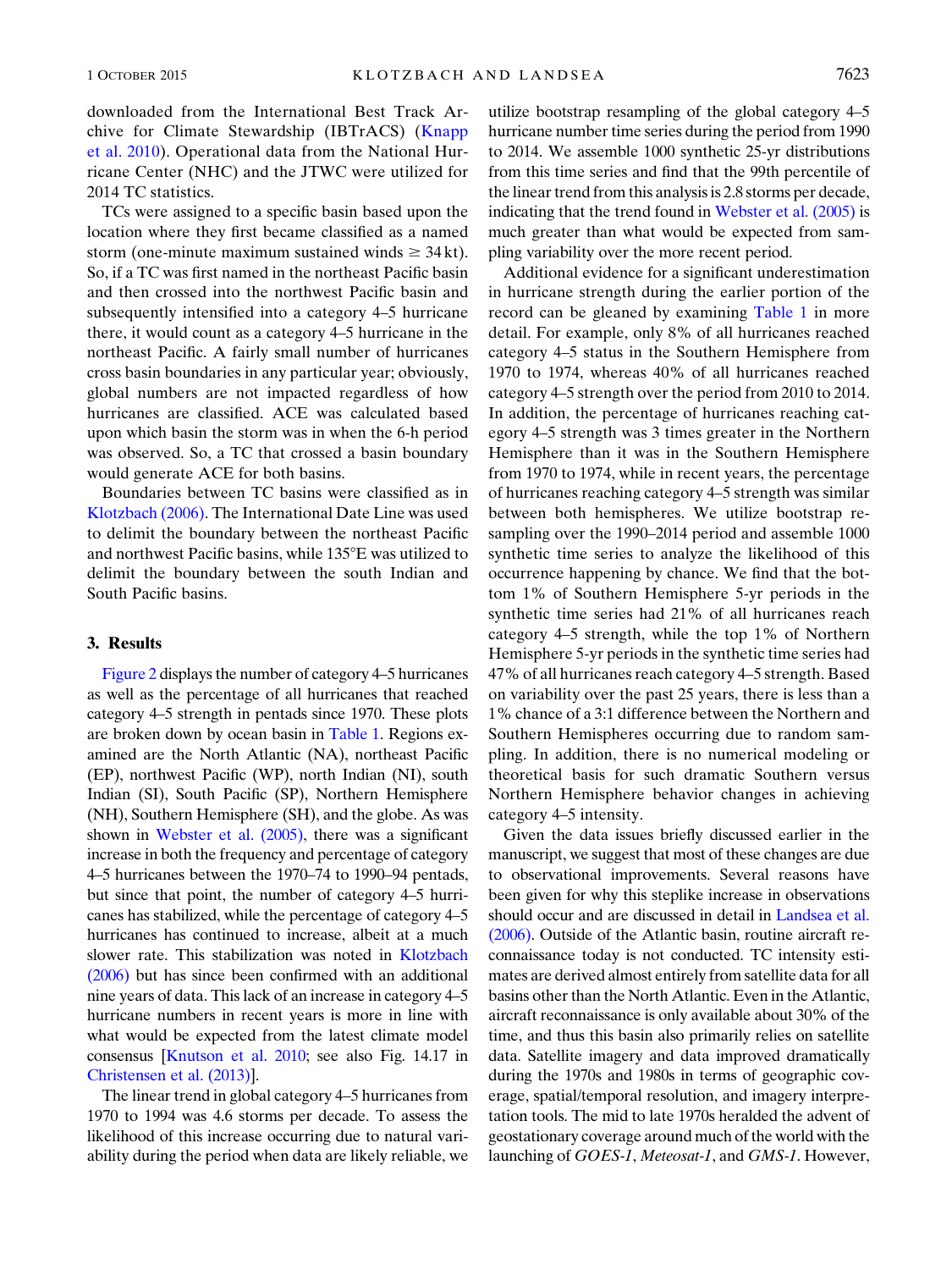<span id="page-3-0"></span>

FIG. 2. (a) Pentad total of the number of hurricanes that achieved a maximum intensity of each category grouping as delineated by the Saffir–Simpson scale. (b) As in (a), but for the percentage of total hurricanes achieving each category grouping.

the north (and south) Indian Ocean lacked direct geostationary satellite data until 1989 with the launching of Meteosat-5 ([Knapp and Kossin 2007](#page-8-23)). Consequently, the archived best-track data from JTWC only report one category 4–5 hurricane from 1970 to 1989 for the north Indian Ocean, whereas during the most recent 20-yr period from 1995 to 2014 a total of 13 category 4–5 hurricanes have been observed. [Landsea et al. \(2006\)](#page-8-3) identified several missed category 4–5 hurricanes before 1990, which were instead considered to be weaker TCs. After the advent of geostationary satellites, techniques

were developed and refined for interpreting the intensity from satellite imagery. In particular, the Dvorak technique—a position and intensity pattern recognition scheme—was first developed in the early 1970s for visible imagery ([Dvorak 1975\)](#page-8-24) and later revised to include infrared imagery [\(Dvorak 1984\)](#page-8-25). The adaptation of this tool globally became standard during the 1980s once the Regional Specialized Meteorological Centers were established for monitoring and forecasting tropical cyclones [\(Velden et al. 2006\)](#page-8-26). In addition, operational responsibility for the northeast Pacific basin shifted from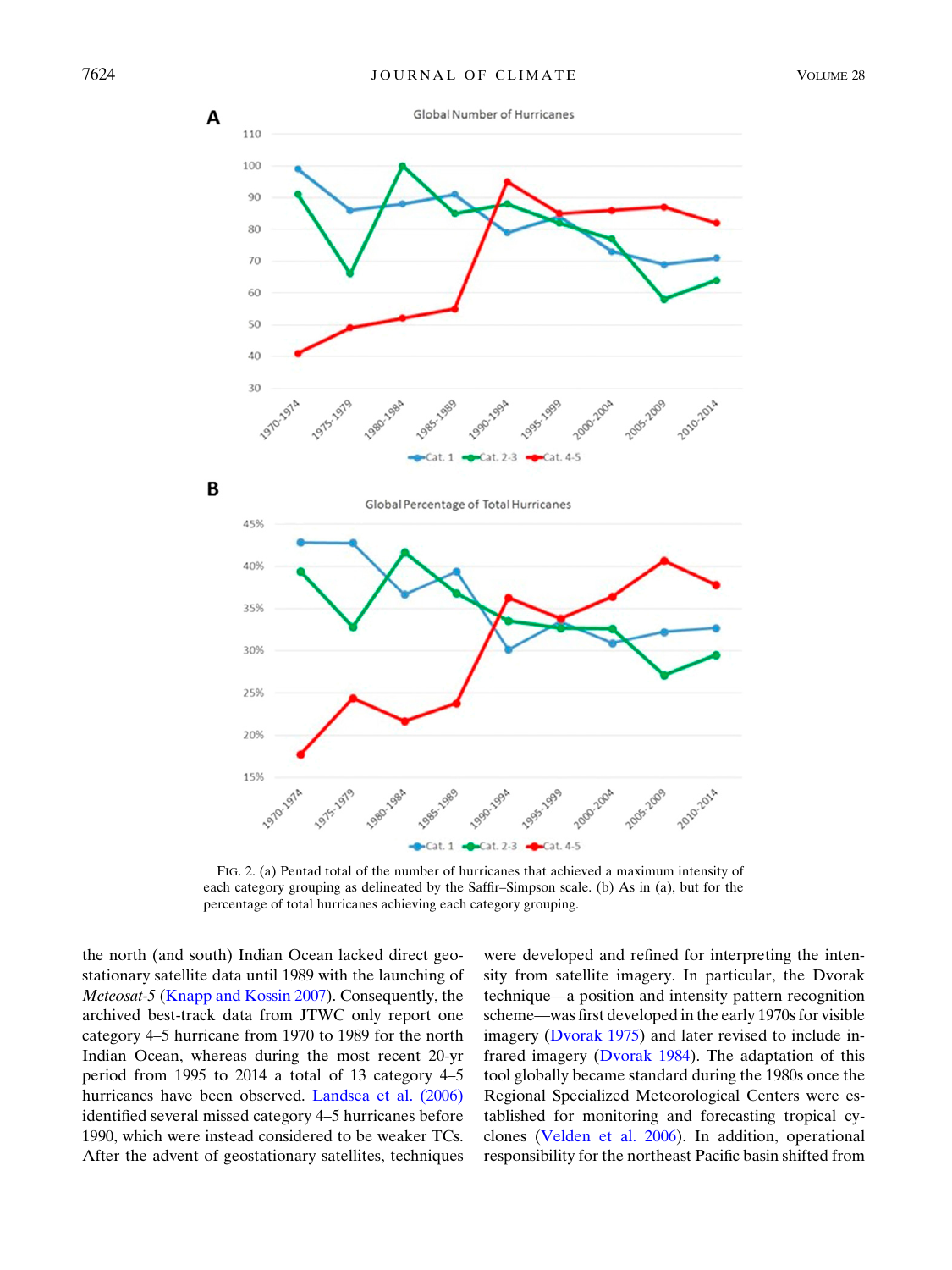TABLE 1. Number and percentage of category 4–5 hurricanes by TC basin by pentad since 1970.

<span id="page-4-0"></span>

| Basin     | 1970-74  | 1975-79  | 1980-84 | 1985-89                                                         | 1990-94                            | 1995-99 | $2000 - 04$ | $2005 - 09$ | $2010 - 14$ |
|-----------|----------|----------|---------|-----------------------------------------------------------------|------------------------------------|---------|-------------|-------------|-------------|
|           |          |          |         |                                                                 | No. of category 4 and 5 hurricanes |         |             |             |             |
| NA        | 2        | 6        |         | 6                                                               | 2                                  | 12      | 11          | 12          |             |
| EP        | 6        | 13       | 11      | 12                                                              | 25                                 | 16      | 9           | 9           | 14          |
| <b>WP</b> | 27       | 21       | 27      | 26                                                              | 42                                 | 28      | 41          | 38          | 31          |
| NI        | 0        | $\theta$ |         | 0                                                               | 3                                  | 4       | $\Omega$    | 4           | 5.          |
| <b>SI</b> | 5        | 6        | 8       | 6                                                               | 13                                 | 19      | 20          | 15          | 15          |
| <b>SP</b> |          | 3        |         | 5                                                               | 10                                 | 6       | 5           | 9           | 10          |
| NH        | 35       | 40       | 43      | 44                                                              | 72                                 | 60      | 61          | 63          | 57          |
| <b>SH</b> | 6        | 9        | 9       | 11                                                              | 23                                 | 25      | 25          | 24          | 25          |
| Global    | 41       | 49       | 52      | 55                                                              | 95                                 | 85      | 86          | 87          | 82          |
|           |          |          |         | Percentage (%) of all hurricanes reaching category 4–5 strength |                                    |         |             |             |             |
| <b>NA</b> | 9        | 21       | 15      | 23                                                              | 9                                  | 29      | 30          | 32          | 19          |
| EP        | 14       | 31       | 21      | 24                                                              | 40                                 | 42      | 26          | 24          | 29          |
| <b>WP</b> | 32       | 31       | 35      | 30                                                              | 41                                 | 37      | 47          | 51          | 52          |
| NI        | $\Omega$ | $\Omega$ | 17      | $\Omega$                                                        | 50                                 | 27      | 0           | 67          | 56          |
| <b>SI</b> | 10       | 17       | 17      | 15                                                              | 32                                 | 39      | 39          | 38          | 36          |
| <b>SP</b> | 4        | 15       | 3       | 17                                                              | 37                                 | 19      | 26          | 45          | 48          |
| NH        | 23       | 27       | 27      | 27                                                              | 37                                 | 35      | 37          | 41          | 37          |
| <b>SH</b> | 8        | 16       | 12      | 16                                                              | 34                                 | 31      | 36          | 40          | 40          |
| Global    | 18       | 24       | 22      | 24                                                              | 36                                 | 34      | 36          | 41          | 38          |

the Weather Service Forecast Office, Redwood City, California, to the National Hurricane Center following the 1987 season, which appears to have caused an artificial jump in 1988 in analyzed intensities between the two agencies (T. Kimberlain 2015, personal communication). Finally, the demise of extensive aircraft reconnaissance missions in the northwest Pacific basin in 1987 likely led to a nonnegligible impact upon analyzed intensities. The efforts within the IBTrACS project [\(Knapp et al. 2010](#page-8-21)) have led to global TC datasets, but, while these data are now easily available, there has yet to be an internationally agreed-upon standardized global TC intensity database.

Data over the past 25 years are likely to be more reliable than during the prior two decades. [Figure 3](#page-4-1) displays category 4–5 hurricane tracks for the periods 1975–84 and 1985–94, respectively, while [Fig. 4](#page-5-0) displays category 4–5 hurricane tracks for the two most recent 10-yr periods (1995–2004 and 2005–14). There is a large increase in category 4–5 hurricane tracks, especially in the Southern Hemisphere and the north central Pacific between 1975–84 and 1985–94, while category 4–5

<span id="page-4-1"></span>

FIG. 3. Tracks of category 4–5 hurricanes for (a) 1975–84 and (b) 1985–94.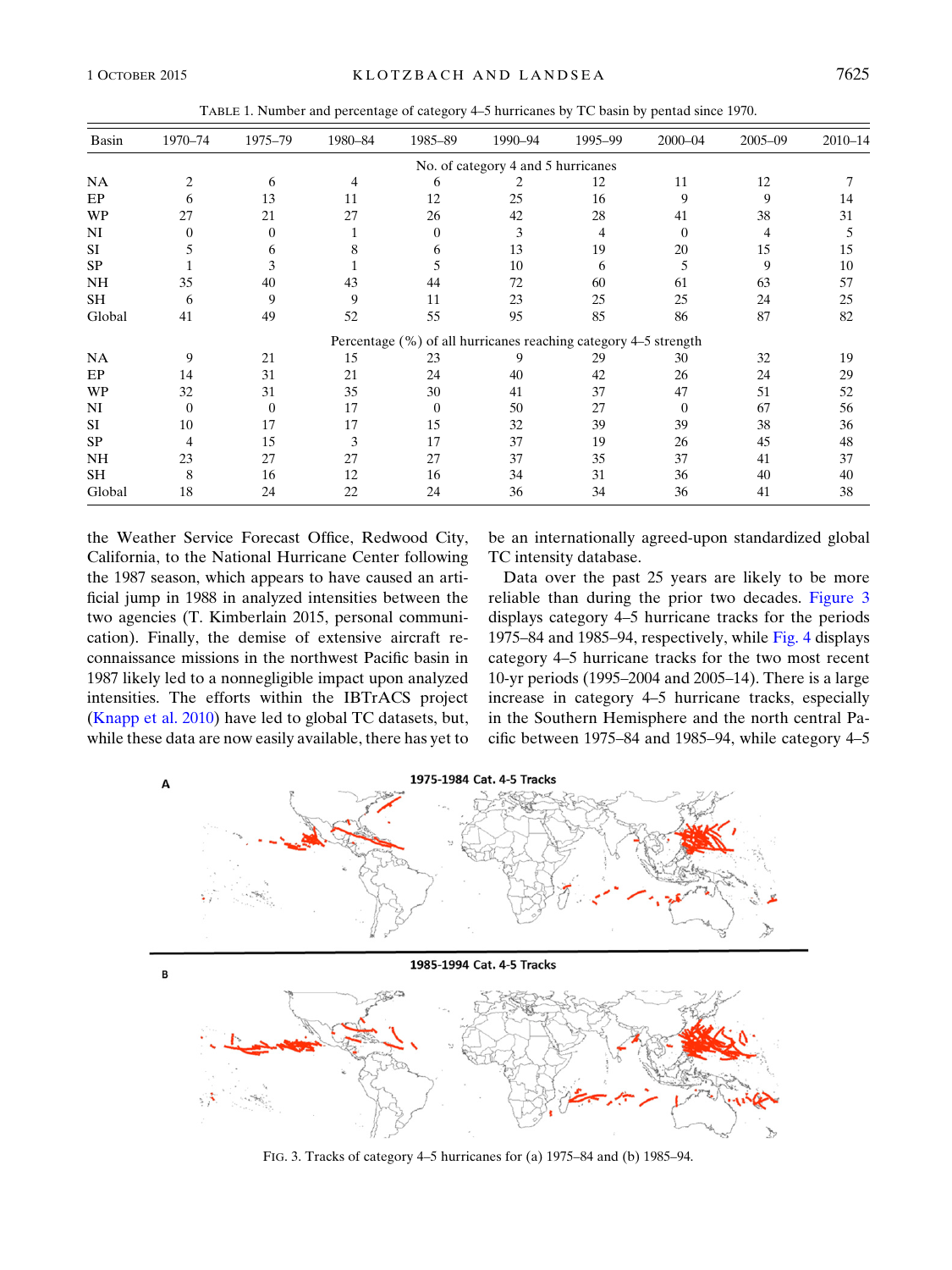<span id="page-5-0"></span>

FIG. 4. As in [Fig. 3,](#page-4-1) but for (a) 1995–2004 and (b) 2005–14.

hurricane tracks appear visually similar between the two most recent 10-yr periods, suggesting that the frequency of category 4–5 storms has stabilized.

An additional way of investigating the combined effect of intensity, duration, and frequency of TCs is by examining values of accumulated cyclone energy [\(Bell](#page-8-27) [et al. 2000](#page-8-27)) in a manner similar to what was done in [Maue \(2011\).](#page-8-28) ACE is defined to be the sum of the maximum sustained wind speed at each 6-h interval squared, and consequently, more intense hurricanes are weighed much more strongly than weaker storms. For example, in the North Atlantic, 6% of all tropical cyclones over the period from 1995 to 2014 reached category 4–5 hurricane strength. These category 4–5 hurricanes generated 45% of the basin's ACE during the 20-yr period.

[Webster et al. \(2005\)](#page-8-0) was published using data through 2004, a time when ACE was at a local maximum ([Fig. 5](#page-6-0)). [Maue \(2011\)](#page-8-28) noted that global ACE reached lower 24-month running mean values in 2010 than had been observed since the mid-1970s. Given the likely underestimates in TC activity due to poor satellite quality during the 1970s and the 1980s, the period around 2010 has the potential to be the quietest period in the past 40 years if one could properly account for the under-sampling of intensity before 1990. [Figure 5a](#page-6-0) displays ACE by year for each of the six global TC basins since 1970. These values are combined into hemispheric sums as well as global sums in [Fig. 5b.](#page-6-0) There has generally been a decreasing trend in ACE since the early 1990s, when a prolonged El Niño enhanced TC levels in the North Pacific (the northwest Pacific and northeast Pacific combined; [Maue 2011](#page-8-28)). North Pacific TC activity accounted for 56% of globally averaged ACE during 1979–2010 ([Maue 2011\)](#page-8-28).

[Table 2](#page-7-1) investigates the linear trends in ACE as well as category 4–5 hurricane numbers and percentages over the periods 1970–2004, 1970–2014, and 1990–2014, respectively. Trends that are statistically significant at the 5% level are highlighted in bold-faced type. We treat each year as an individual degree of freedom, which is reasonable given the lack of autocorrelation between one year's global TC activity and the next. There were statistically significant increases in global ACE, as well as for the Atlantic basin and the Northern Hemisphere over 1970–2004. However, when including data through 2014, the only statistically significant increase in ACE is for the Atlantic. The Atlantic basin is known to have significant multidecadal variability, and 1970 was the beginning of a quiet period for the basin [\(Goldenberg et al. 2001\)](#page-8-11). In addition, statistically significant decreasing trends in ACE over 1990–2014 are evident for the northeast Pacific, the northwest Pacific, the Northern Hemisphere, the Southern Hemisphere, and the entire globe.

The trend in category 4–5 hurricane numbers is statistically significantly positive for the Atlantic, northwest Pacific, south Indian, and South Pacific Oceans over the period from 1970 to 2004, as well as for both hemispheres and the globe. All trends remain significant when including the past decade; however, the per-decade trends decrease for all basins except for the north Indian Ocean (where the trend becomes significantly positive). However, when examining data just over the period 1990– 2014, no statistically significant trends are evident for any basin individually, for either hemisphere or for the globe.

The percentage of category 4–5 hurricanes shows an increasing trend over the period 1970–2014, although at a slower rate than depicted in Webster et al. for 1970–2004. However, for the most reliable period from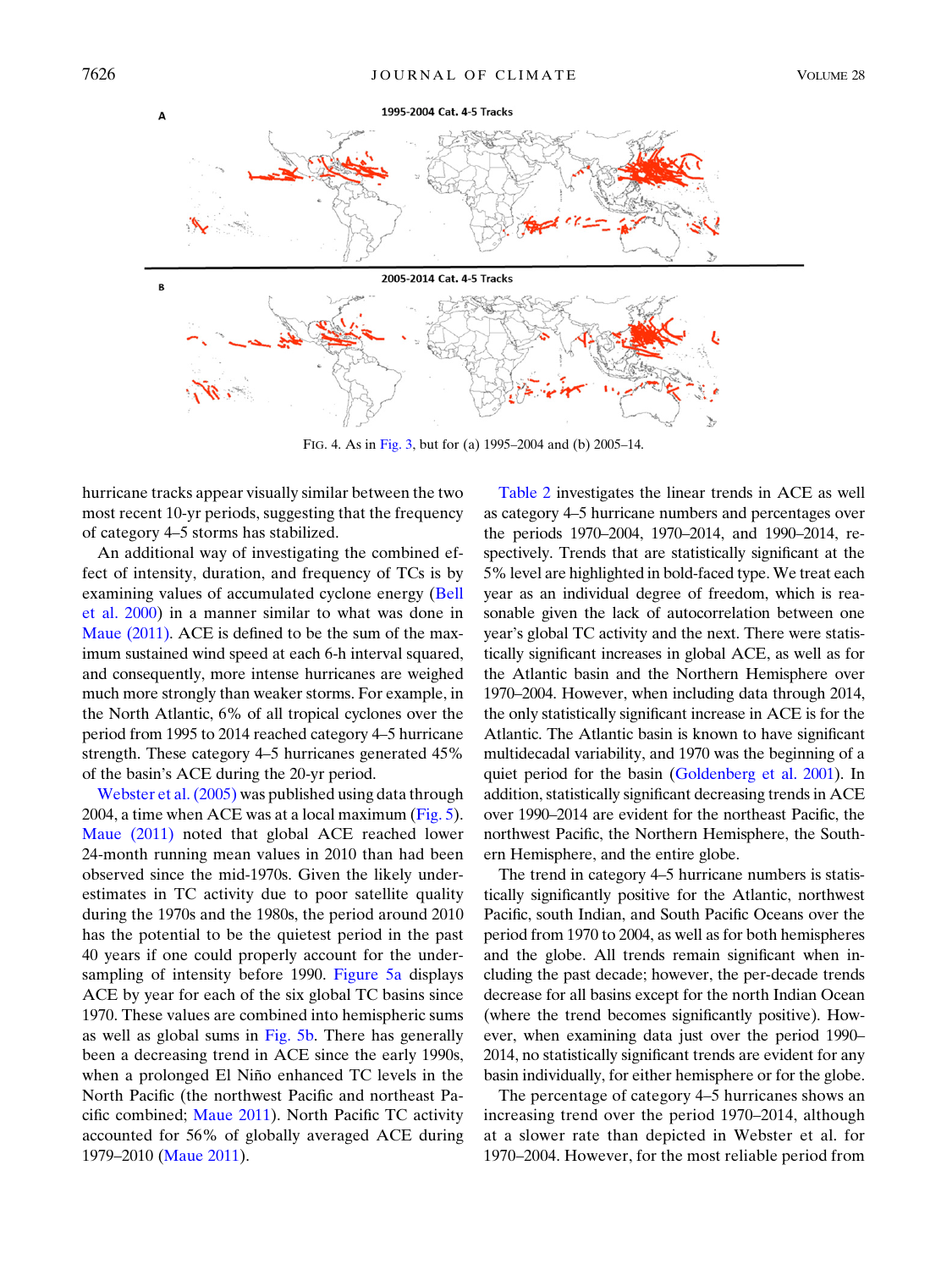<span id="page-6-0"></span>

FIG. 5. (a) ACE values  $(10^4 \text{ kt}^2)$  by TC basin from 1970–2014. (b) ACE values summed by hemisphere as well as the global sum.

1990 onward the increasing trends for category 4–5 hurricane percentage are much smaller and insignificant for the Southern Hemisphere, Northern Hemisphere, and globally. The current percentage globally is around 40%, which is consistent with the hypothesis cited by [Holland and Bruy](#page-8-29)ère (2014) that the category 4–5 hurricane percentage may saturate at the 40%– 50% level.

While the shortness of the reliable observational record belies complete understanding of how modes that oscillate on long-term time scales such as the Pacific decadal oscillation ([Mantua et al. 1997](#page-8-12)) and the Atlantic multidecadal oscillation [\(Goldenberg et al. 2001\)](#page-8-11) impact global TC frequency and intensity, we note that warm ENSO events are typically associated with more active periods of Northern Hemisphere ACE ([Maue 2011](#page-8-28)) as well as increased frequency of category 4–5 hurricane numbers. Northern Hemisphere ACE and category 4–5 hurricanes accounted for 73% and 72% of the global number, respectively, over the 1990–2014. Utilizing the bimonthly multivariate ENSO index (MEI) to define ENSO [\(Wolter and Timlin 1998\)](#page-8-30), the four strongest warm ENSO events since 1990 averaged over the May–June and October–November periods occurred from 1990 to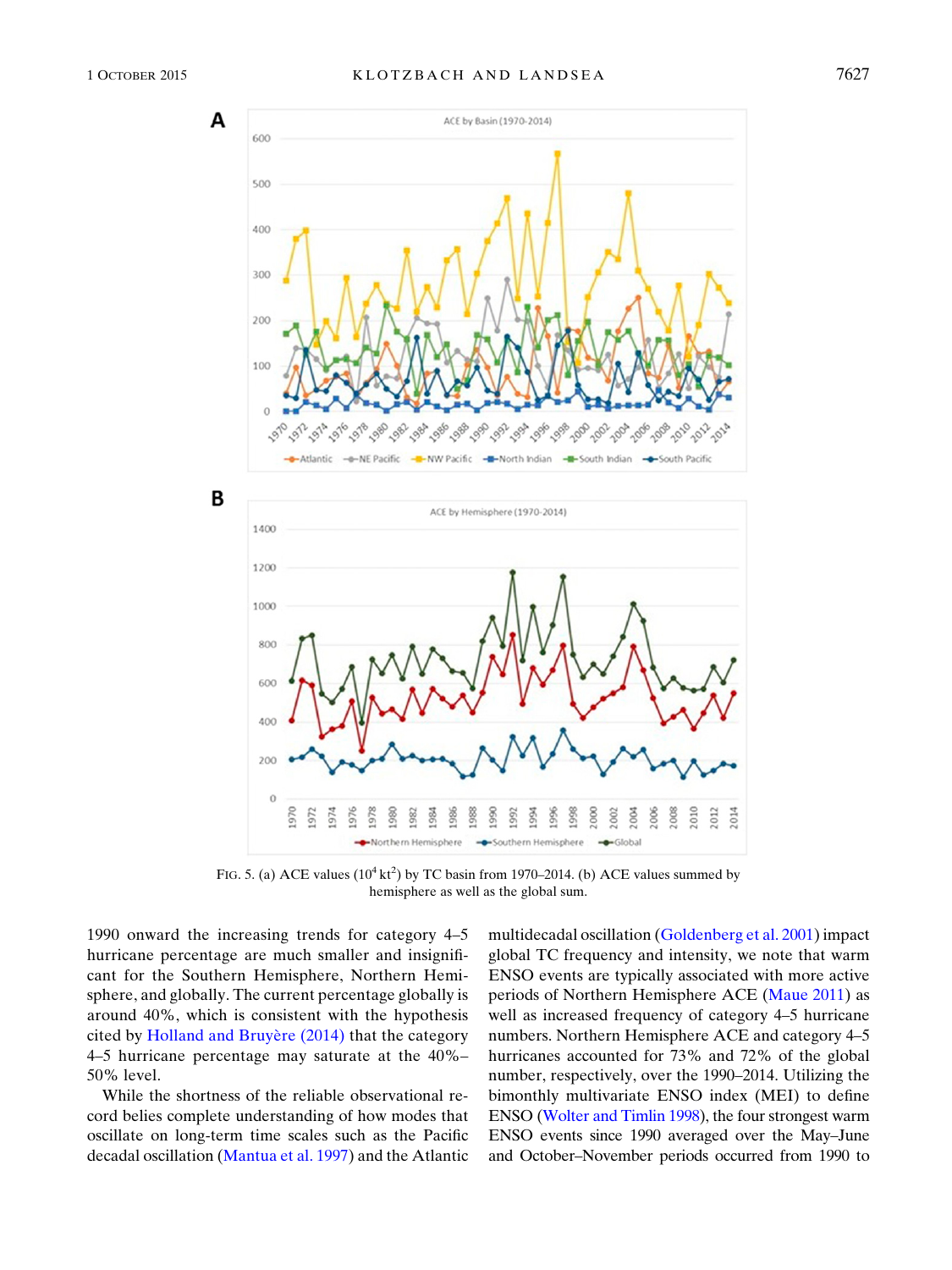<span id="page-7-1"></span>

|        |    |    |    |     | TABLE 2. Per-decade linear trends of ACE $(10^4 \text{ kt}^2)$ and category 4–5 hurricane numbers and percentages for 1970–2004, 1970–2014, and |    |       |
|--------|----|----|----|-----|-------------------------------------------------------------------------------------------------------------------------------------------------|----|-------|
|        |    |    |    |     | 1990–2014, respectively. Trends that are significant at the 5% level are highlighted in bold.                                                   |    |       |
| Period | NΑ | WP | NI |     | NН                                                                                                                                              | SН | Globe |
|        |    |    |    | ACE |                                                                                                                                                 |    |       |

| renou     | IN A                            | ЕF        | VV L   | <b>INT</b> | $\mathbf{L}$                   | эг    | INП    | эπ    | <b>OTODE</b> |
|-----------|---------------------------------|-----------|--------|------------|--------------------------------|-------|--------|-------|--------------|
|           |                                 |           |        |            | ACE                            |       |        |       |              |
| 1970-2004 | 29                              | 2         | 31     |            | 6                              |       | 63     | 10    | 73           |
| 1970-2014 | 17                              | $-4$      |        |            | $-5$                           |       | 17     | $-5$  | 12           |
| 1990-2014 | 8                               | $-43$     | $-72$  | 2          | $-24$                          | $-15$ | $-105$ | $-40$ | $-145$       |
|           |                                 |           |        |            | Category 4–5 hurricane numbers |       |        |       |              |
| 1970-2004 | 0.6                             | 0.5       | 1.0    | 0.1        | 1.0                            | 0.4   | 2.2    | 1.4   | 3.6          |
| 1970-2014 | 0.4                             | 0.2       | 0.7    | 0.2        | 0.7                            | 0.4   | 1.4    | 1.1   | 2.5          |
| 1990-2014 | 0.3                             | $-1.0$    | $-0.4$ | 0.2        | 0.0                            | 0.1   | $-0.9$ | 0.1   | $-0.7$       |
|           | Category 4–5 percentages $(\%)$ |           |        |            |                                |       |        |       |              |
| 1970-2004 |                                 | 6         | 4      |            | 10                             | h     |        | q     |              |
| 1970-2014 |                                 | $\bigcap$ |        | 11         |                                | 12    |        |       | 6            |
| 1990-2014 |                                 | $-7$      |        | $-2$       | $\Omega$                       | 16    |        |       | ∍            |

1997, with four of the five strongest cold ENSO events occurring since 2008. The average of the five warmest ENSO events since 1990 recorded 617 Northern Hemisphere ACE units and 14 category 4–5 hurricanes compared with 411 Northern Hemisphere ACE units and 11 category 4–5 hurricanes in the five coldest ENSO events since 1990. Some of the decrease in global ACE and category 4–5 numbers that has been observed recently is likely due to reduced El Niño frequency and increased La Niña frequency during the more recent period.

### <span id="page-7-0"></span>4. Conclusions

It was suggested by [Klotzbach \(2006\)](#page-8-2) and [Landsea](#page-8-3) [et al. \(2006\)](#page-8-3) that technological improvements during the 1970s and 1980s were primarily responsible for the dramatic increases in the frequency and percentage occurrences of category 4–5 hurricanes world-wide reported in [Webster et al. \(2005\)](#page-8-0). With 10 additional hurricane seasons now available to analyze, the long-term (1970–2014) trends showed reduced trends in category 4–5 frequency and percentage globally. When restricted to the most recent 25 years (1990–2014) with the most reliable and homogeneous records, the following conclusions are reached from this analysis:

- Small, insignificant decreasing trends are present in category 4–5 hurricane frequency in the Northern Hemisphere and globally, while there is no virtually no trend in Southern Hemisphere frequency.
- Small, insignificant upward trends are present in category 4–5 hurricane percentage in the Northern Hemisphere, the Southern Hemisphere, and globally.
- Large, significant downward trends are present in accumulated cyclone energy in the Northern Hemisphere, the Southern Hemisphere, and globally.

These results provide more evidence that the changes reported by [Webster et al. \(2005\)](#page-8-0) that occurred in number and percentages of category 4–5 hurricanes globally during the 1970s and 1980s were likely primarily due to improved observational capabilities. These results are more in line with expectations from climate models ([Knutson et al. 2010](#page-8-7), [2013;](#page-8-8) [Camargo 2013;](#page-8-9) [Christensen](#page-8-22) [et al. 2013](#page-8-22); [Bender et al. 2010\)](#page-8-31), which suggest that no appreciable change in category 4–5 hurricane numbers or percentages would be detectable at this time due to anthropogenic climate change.

Because of the additional evidence provided here about the artificial impacts of technology on the besttrack databases, it is recommended that global studies addressing trends in extreme hurricanes (as well as combined metrics like ACE) begin around 1990. Before this time, the records are currently incomplete and lead to a distorted view of the actual activity that occurred before that time. We would also encourage the further development and extension backward in time of satellite-only homogeneous databases ([Kossin et al.](#page-8-4) [2013\)](#page-8-4) suitable for trend analysis.

Trends in category 4–5 hurricane numbers and percentages and ACE should be revisited whenever historical TC databases are reanalyzed ([Hagen et al. 2012\)](#page-8-32) and when another decade or so of additional seasons are recorded. However, given the large natural variability driven by ENSO and other natural phenomena, it is likely to be challenging to confidently ascribe an anthropogenic signal to changes in the most intense tropical cyclones for the next several decades.

Acknowledgments. Ken Knapp and Jim Kossin provided valuable comments that helped improve the manuscript. We would also like to acknowledge instructive comments on an earlier version of this manuscript from Mark DeMaria, Todd Kimberlain, and Craig